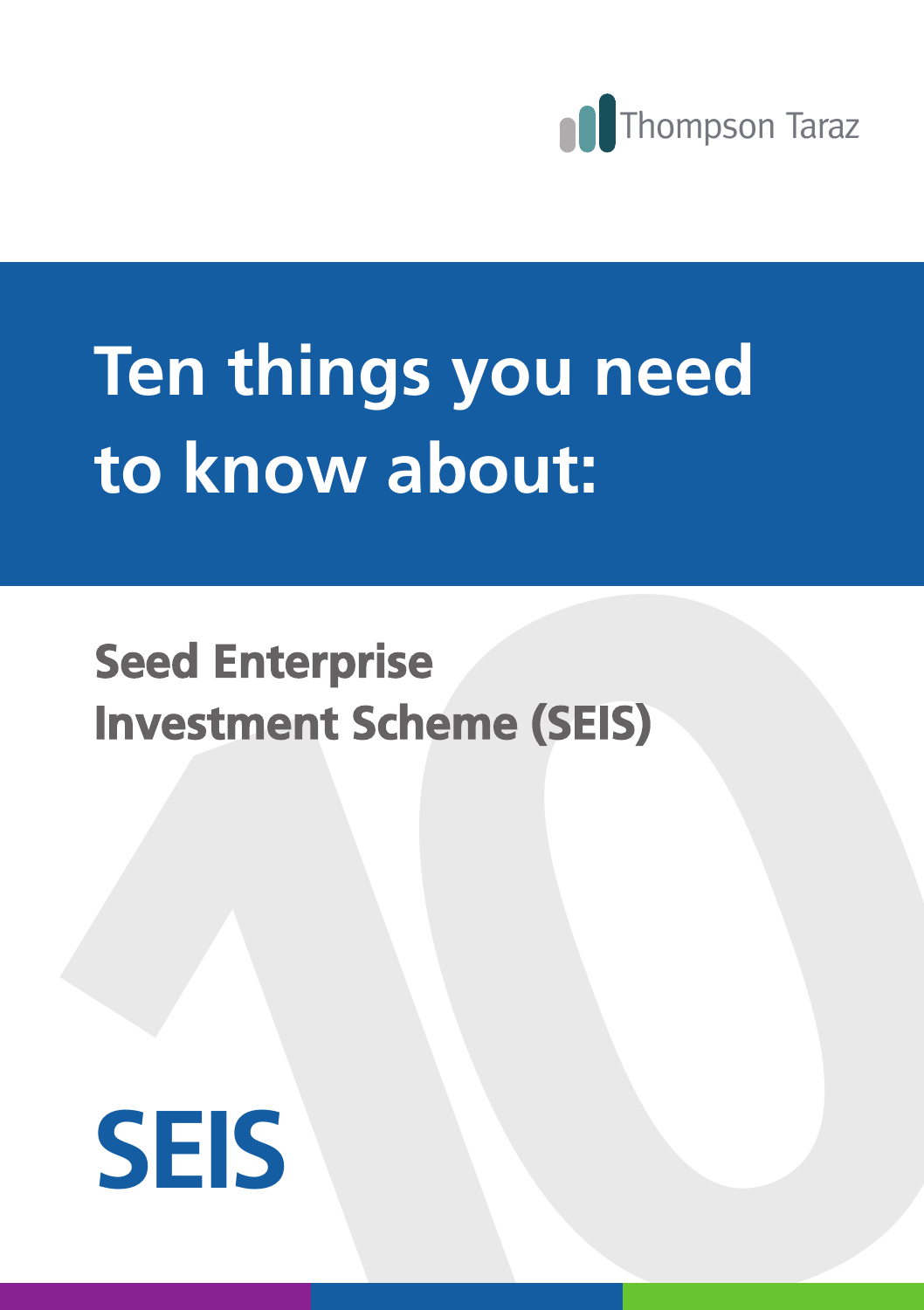*"Thompson Taraz is a leader in the effective management of alternative investment funds."*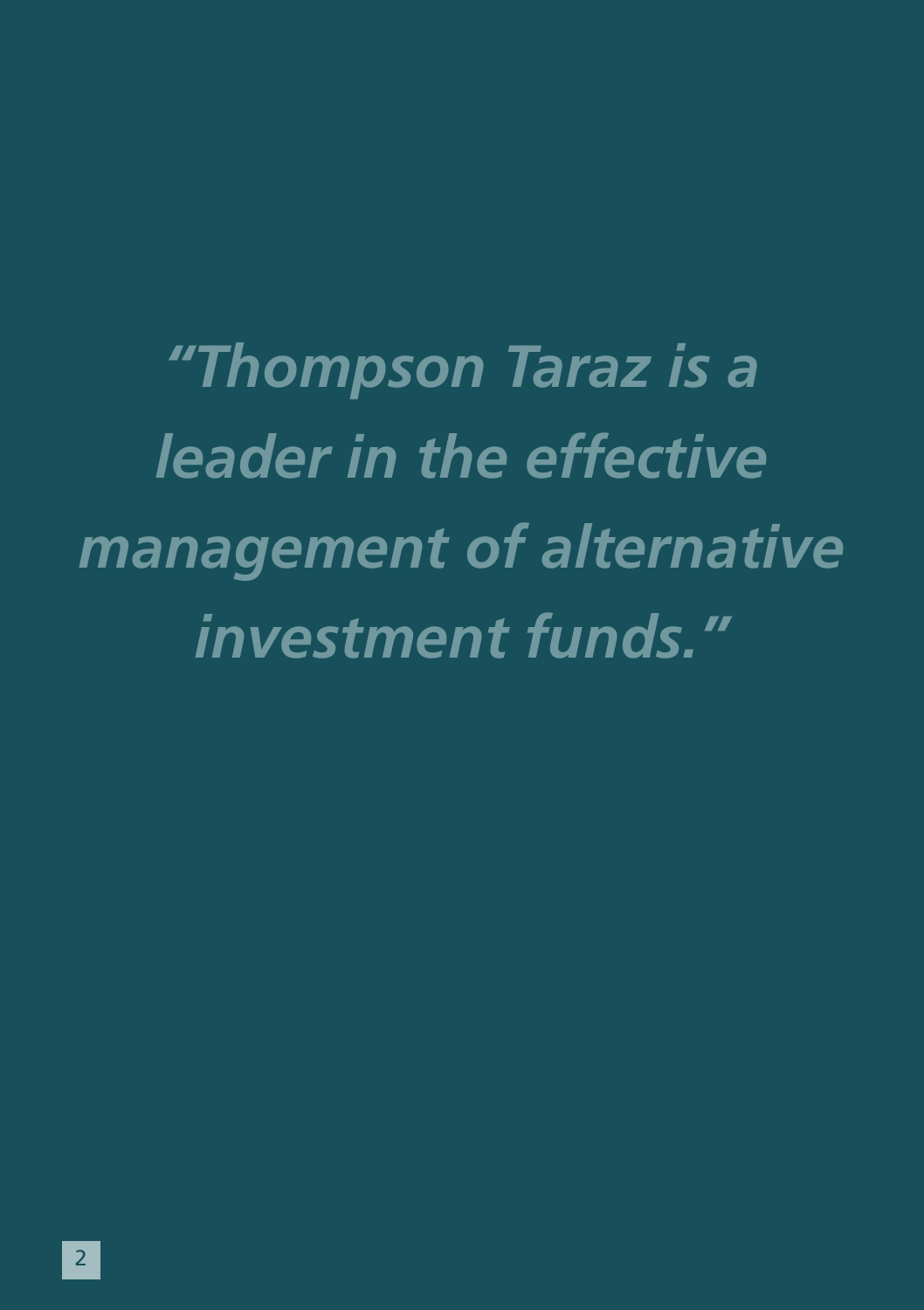The Seed Enterprise Investment Scheme (SEIS)<br>
is a government initiative designed to attact<br>
investment into start-up companies. SEIS<br>
came into force following the Finance Act<br>
2012 and applies to investments made after<br>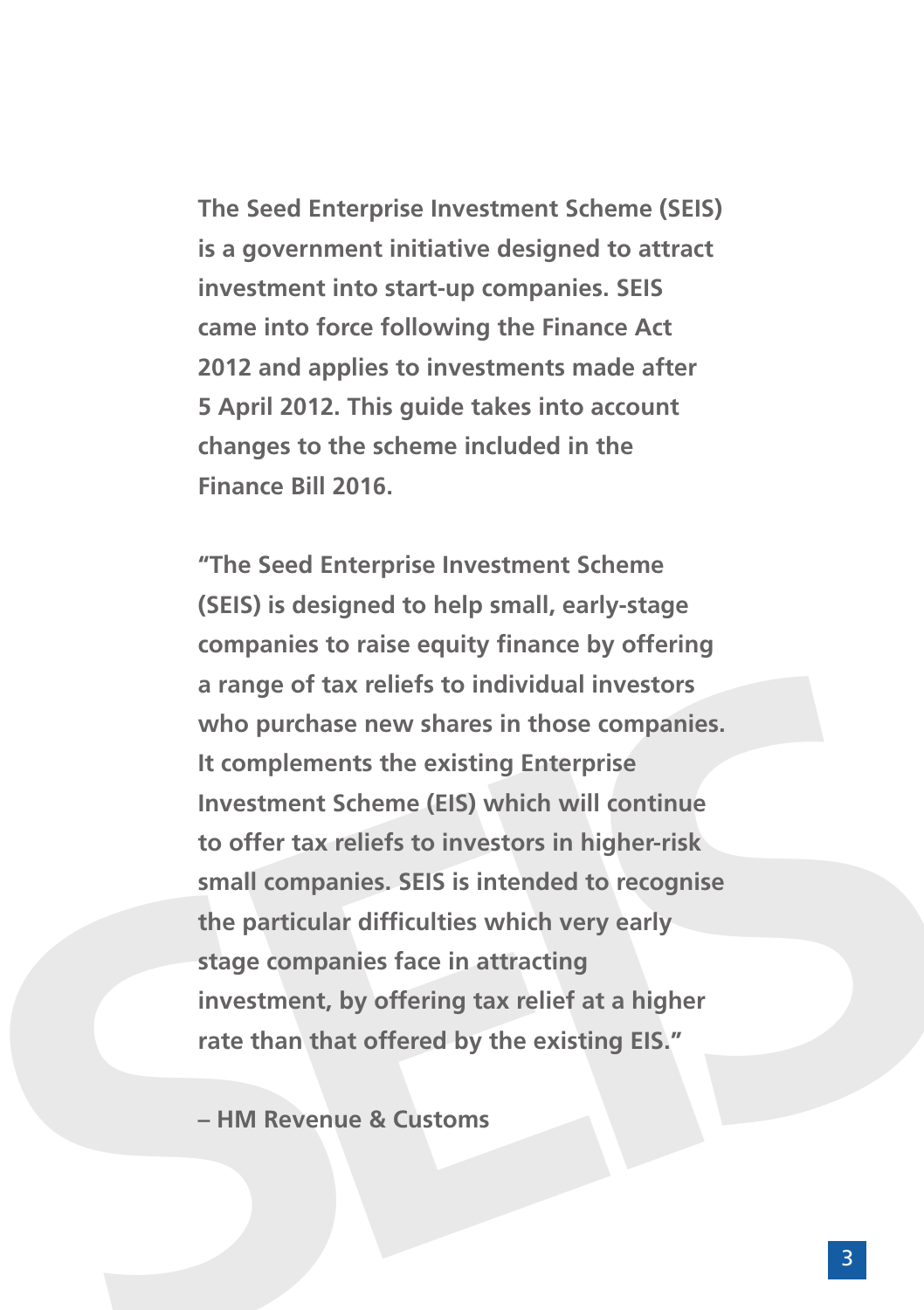# 1 SEIS advantages

### **There are a number of specific advantages offered to investors by the SEIS. These include:**

- 50% cash tax relief, irrespective of the investor's rate of income tax (with a maximum relief of £50,000 per year)
- Capital gains reinvestment relief
- Tax free capital gain on exit provided that the SEIS investment is held for more than three years
- 100% exemption from inheritance tax after two years
- Capital gains reinvestment relief<br>
 Tax free capital gain on exit provided that the SEIS<br>
investment is held for more than three years<br>
 100% exemption from inheritance tax after two years<br>
 Carry back relief unuse • Carry back relief - unused relief in one tax year can be carried back to the preceding tax year if there is unused relief available for that year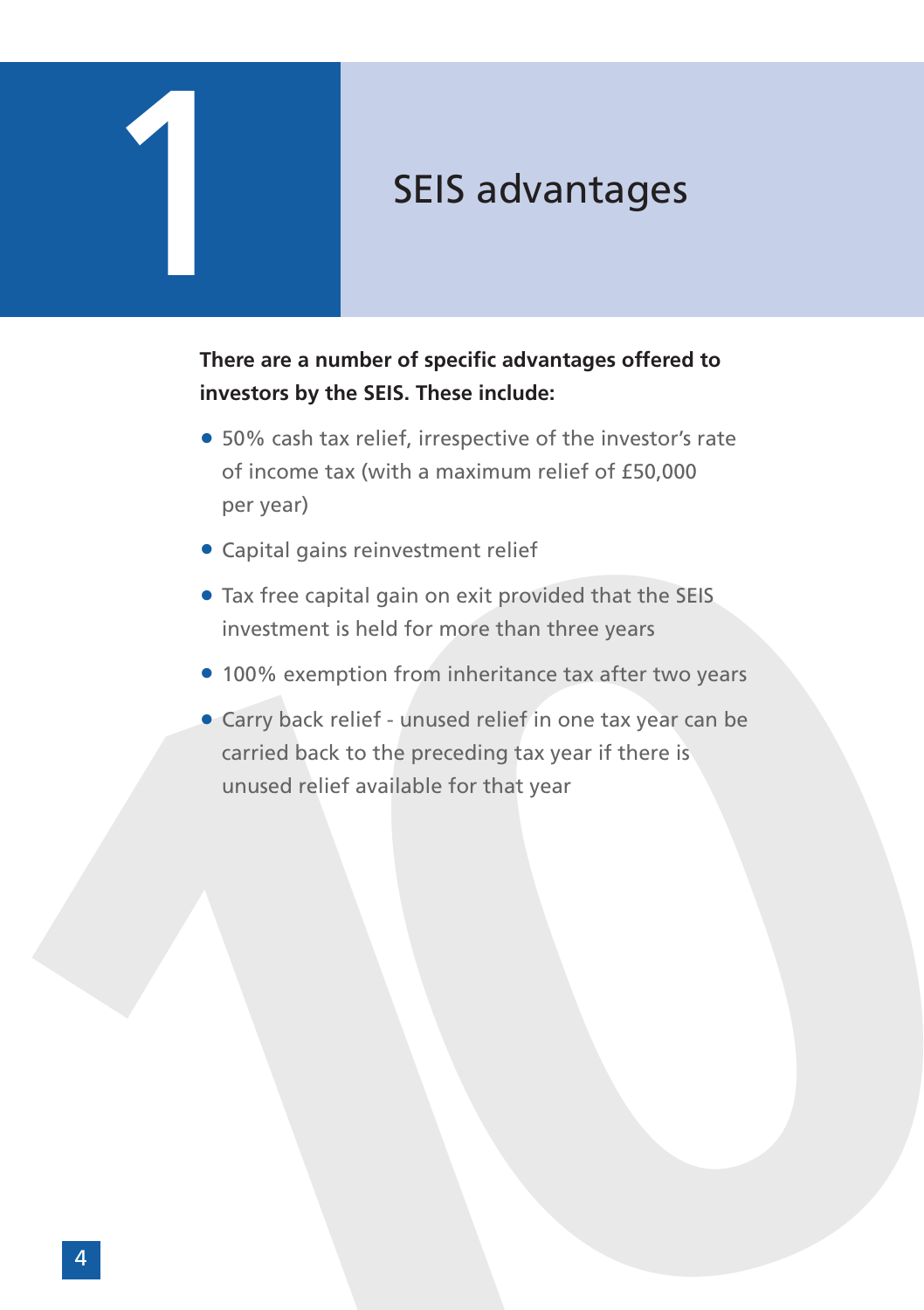

### Income tax relief

The amount of relief is 50% of the amount invested up to £100,000, hence the maximum relief is £50,000. The relief is given by way of a reduction in the investor's tax liability irrespective of their marginal rate of tax.

As an example, if Henry invests £10,000 in 2017-18, the SEIS relief is £5,000 (£10,000@50%). His tax liability (before SEIS relief) is £18,000 which will be reduced to £13,000 as a result of his investment.



### Capital gains tax reinvestment relief

This provides partial exemption (50%) for capital gains up to £100,000 on assets sold in 2017-18 by reinvesting an amount equivalent to the gain.

As an example, Rachel sold assets in 2016-17 and 2017-18 for £50,000 each and realised gains of £10,000 in each (after the annual exemption). She reinvests £20,000 in 2017-18 and elects to carry back £10,000 to 2016-17 £5,000 of the gain in each year is exempt.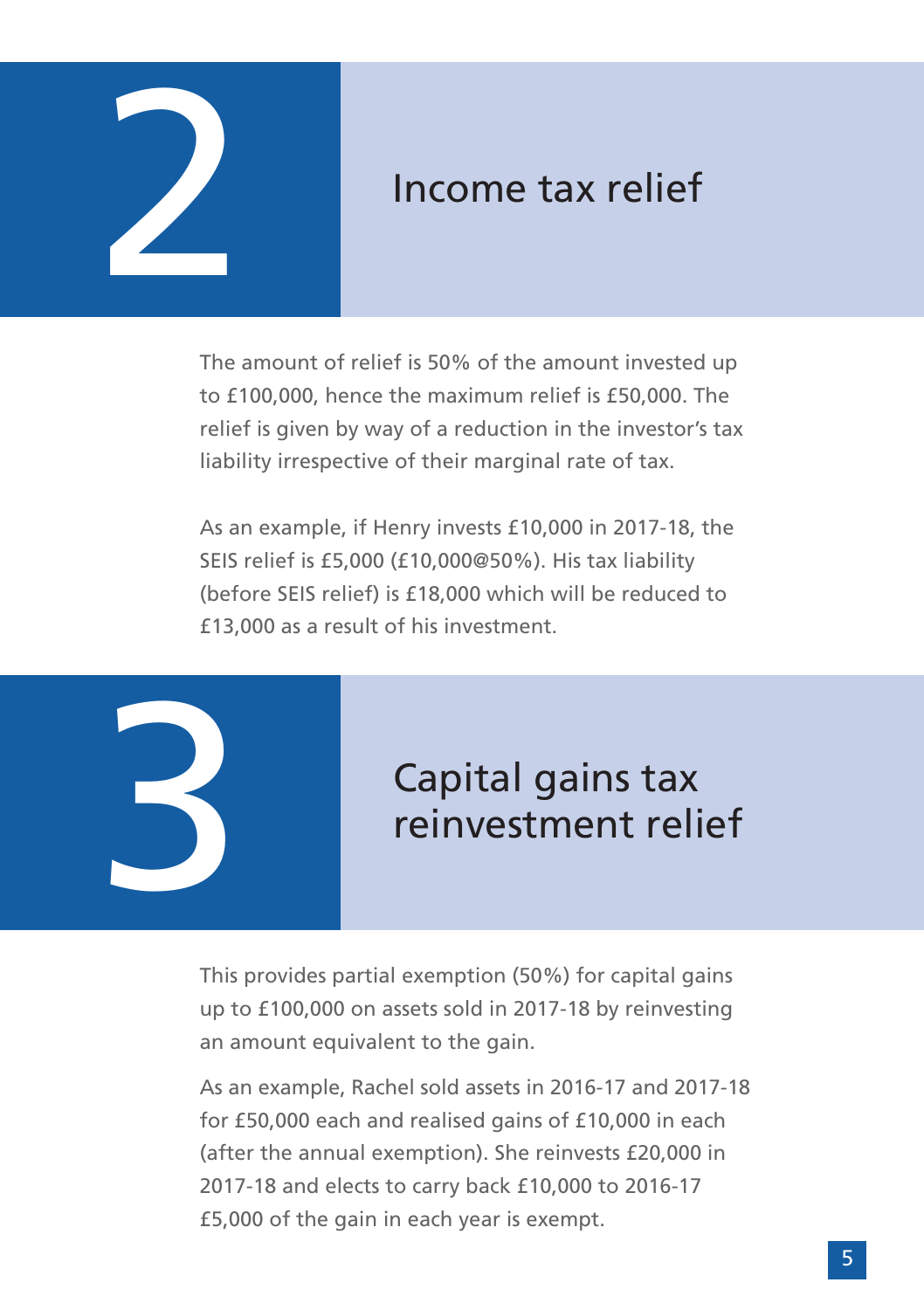## Tax relief at 64%

The combined effect of income tax and CGT reinvestment relief means that it is possible to get tax relief at 64% in 2016-17 onwards. Continuing the example above, and assuming Rachel's CGT rate is 28%, her £20,000 reinvestment results in the following:

- her income tax liability in 2016-17 is reduced by £5,000 (£10,000@50%) and
- her income tax liability in 2016-17 is reduced by<br>  $E_5(00)$  ( $E(10,0000650\%)$ <br>
and<br>
 her  $E(10,000$  chargeable gain in 2016-17 is partially<br>
exempt, reducing her CGT liability by  $E1,400$ <br>  $(E10,000028\%050\%)$ .<br>
The co • her £10,000 chargeable gain in 2016-17 is partially exempt, reducing her CGT liability by £1,400 (£10,000@28%@50%).

The combined income tax and CGT reliefs in 2016-17 total £6,400. The same saving applies for 2017-18.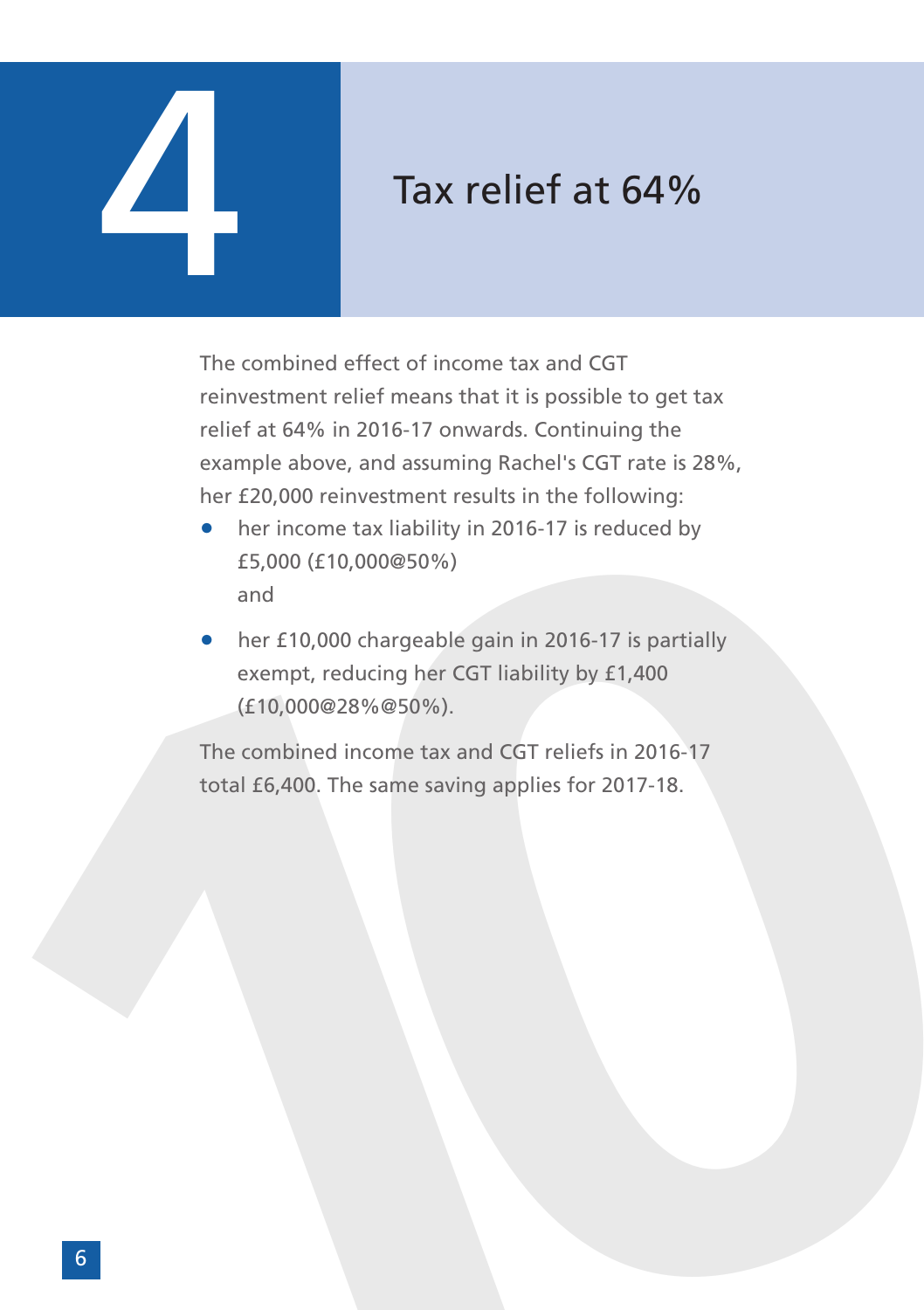

SEIS Funds and<br>EIS hybrids<br>SES funds offer investors an opportunity to participate<br>in the potentially attactive returns available through<br>investing in a diversified portfolio of start-up companies.<br>A hybrid fund can involv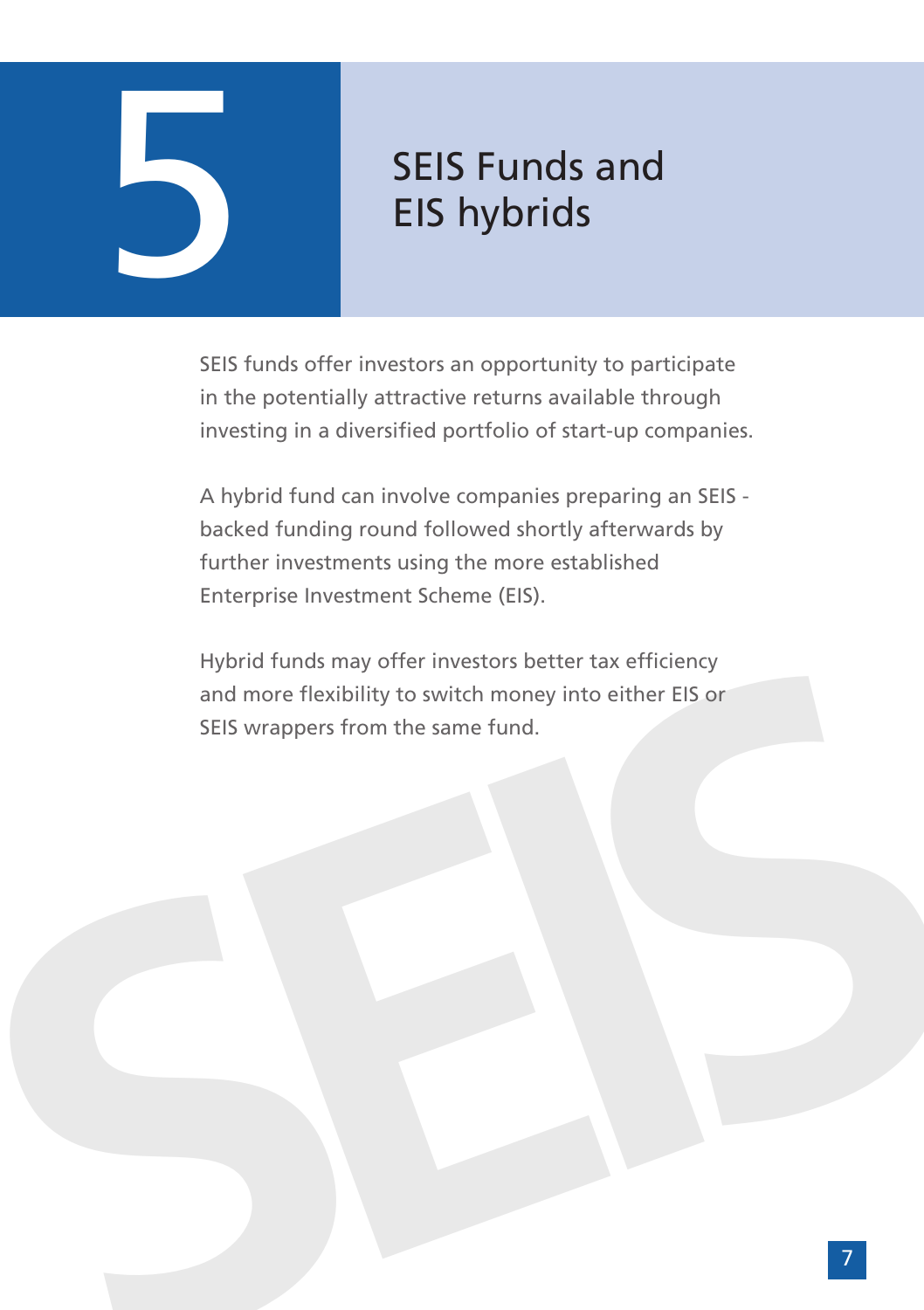

### Deal with professional<br>advisers who know<br>about SEIS advisers who know about SEIS

**A knowledgeable and experienced professional should be able to advise on:**

- Eligibility
- Reliefs
- Submitting claims for relief and advance assurance
- Dealing with SEIS certificates
- Dealing with compliance aspects
- Acting for SEIS and EIS funds
- Safe custody and holding client money
- Registrar activities
- **•** Investor communications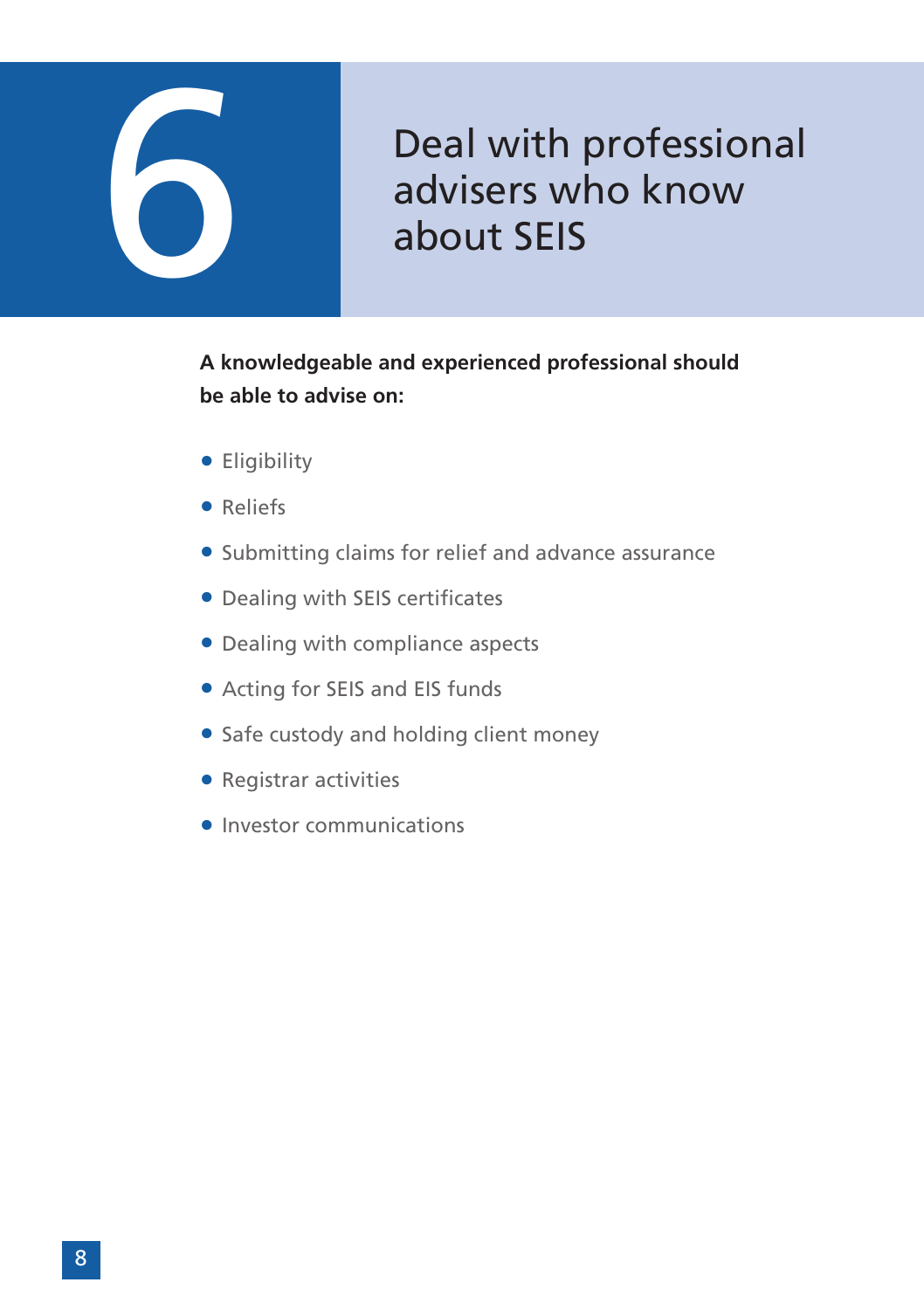# **2 Qualifying business**<br>conditions

## conditions

### **To be eligible for the SEIS, the business must have:**

- Fewer than 25 employees
- Less than £200,000 in gross assets

### **Furthermore, the business must be:**

- Unquoted on any stock exchange
- Undertaking a new business
- Less than two years old

### **It must not be:**

• Engaged in any excluded activities such as property, finance or leasing-based businesses.

**Furthermore, the business must be:**<br>
• Unquoted on any stock exchange<br>
• Undertaking a new business<br>
• Less than two years old<br> **It must not be:**<br>
• Engaged in any excluded activities such as property,<br>
finance or leasing The business must be bona fide, as HMRC will withdraw relief in cases where it appears that a business has been structured purely or mainly to take advantage of the SEIS tax relief.

Furthermore, the investment raised via SEIS can not exceed £150,000 in total.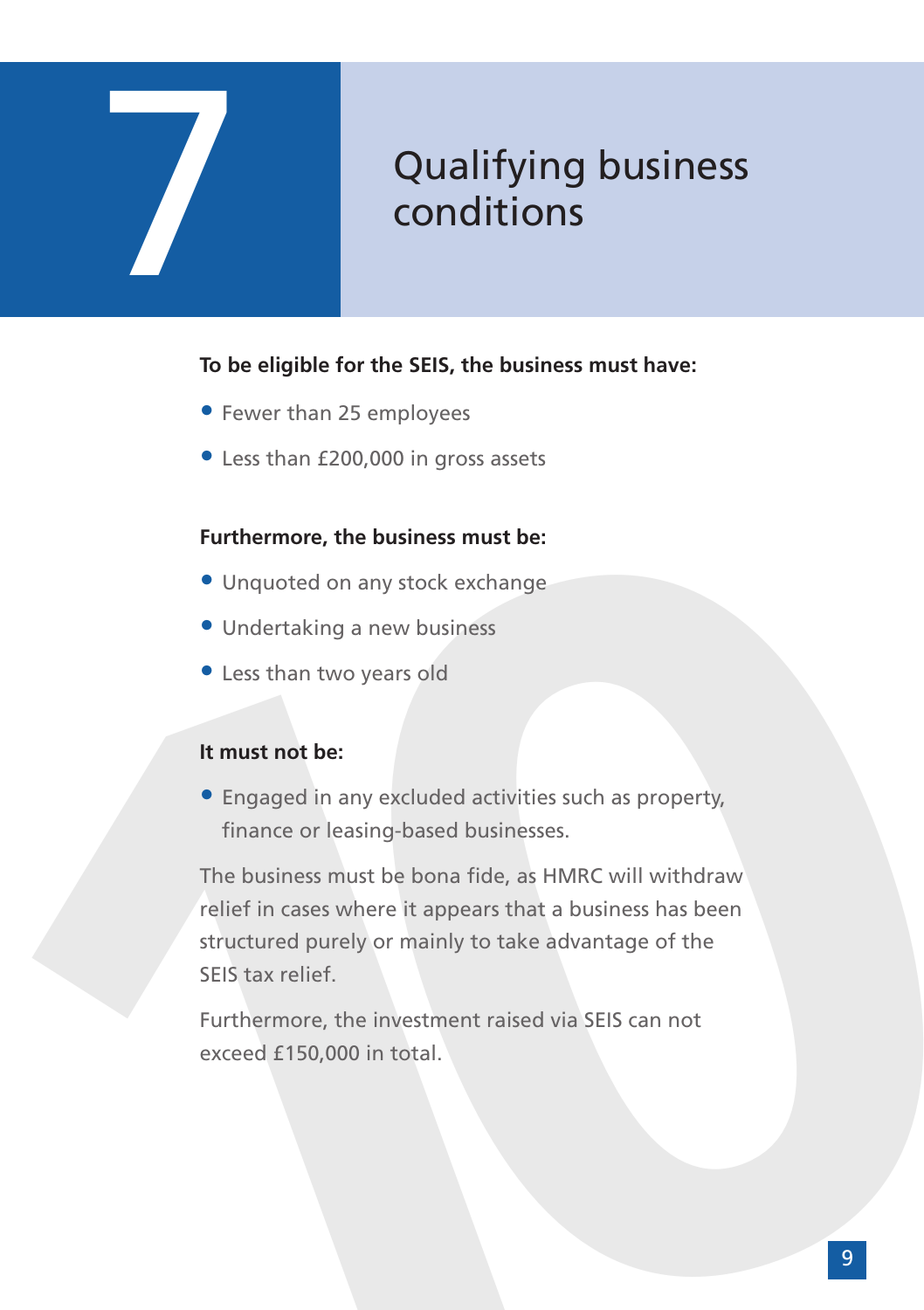

Angel investors should work with suitably qualified professionals to help them carry out focused legal, commercial and financial due diligence on the target business, proportionate to the value of the deal. Investors should check that a company has been properly incorporated and owns all business assets, and that relevant contracts are in place and effective.

might include the precise ownership details and<br>intricates of the company's intellectual property, as well<br>as the impact of existing financing and security<br>arrangements, and whether or not any disputes exist or<br>are threate Due diligence will vary according to the company but might include the precise ownership details and intricacies of the company's intellectual property, as well as the impact of existing financing and security arrangements, and whether or not any disputes exist or are threatened.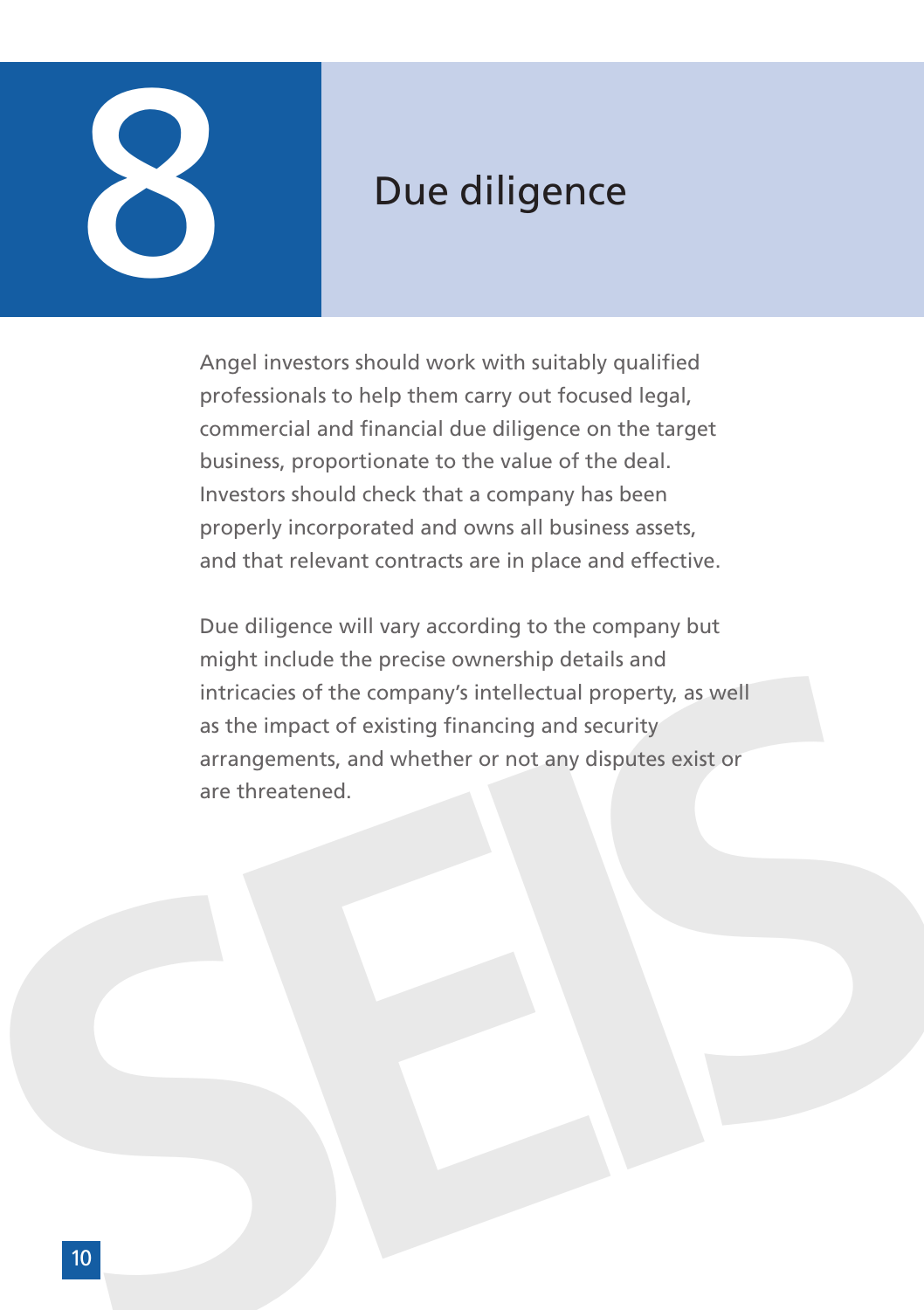

### Who can invest?

There is no restriction on who can invest in a company's qualifying SEIS shares. However, to qualify for SEIS relief an investor must not hold more than 30% of the ordinary share capital or voting rights, although there are no restrictions on loan capital. Whilst employees cannot invest in the SEIS qualifying shares of their own employing company and qualify for the relief, directors of the company can.



Start-up businesses have a very high failure rate, with as many as one in three failing in their first three years. In addition, small businesses have been the main casualties of recessions; not only because of falling consumer spending but also due to the difficult lending conditions. That makes investing in start-up companies a risky business; hence the generous tax relief on offer.

If the business should fail and the investment yields a capital loss, this loss can be deducted from net income for income tax purposes in the current and preceeding year.